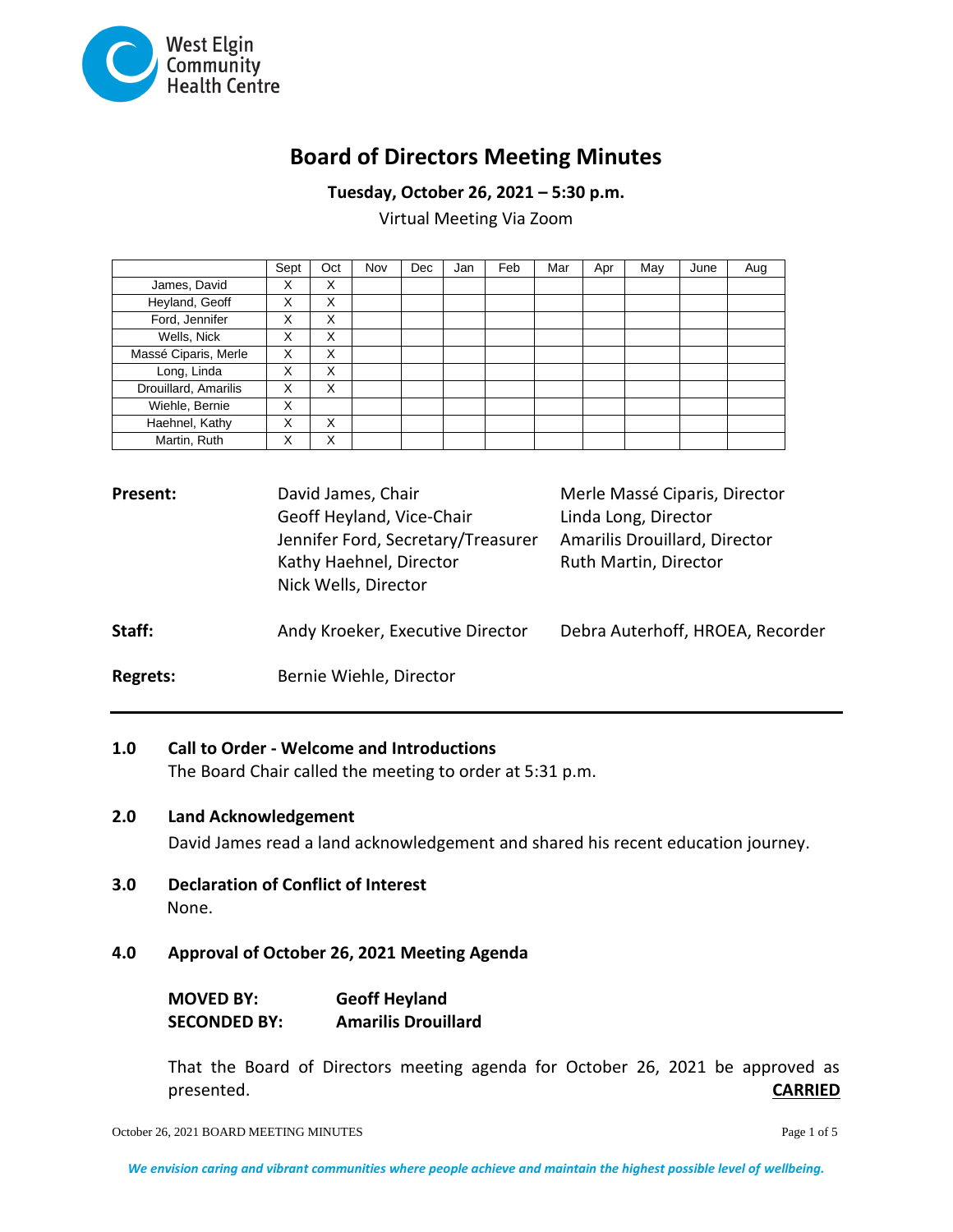

#### **5.0 Approval of October 26, 2021 Meeting Consent Agenda**

| <b>MOVED BY:</b>    | <b>Kathy Haehnel</b>       |
|---------------------|----------------------------|
| <b>SECONDED BY:</b> | <b>Merle Massé Ciparis</b> |

That the Board of Directors consent agenda for October 26, 2021 be approved as presented. **CARRIED**

Regarding the consent agenda materials, Ruth Martin inquired about the Community Infrastructure Renewal Fund and how the money is used.

**6.0 Actions Arising from Previous Minutes** 

None.

#### **7.0 Monitoring / Reporting**

#### **7.1 Accreditation**

Andy introduced Kate Dymock and Barry Fellinger and thanked the Accreditation Team for their hard work. The Reviewer's names were included in the Board package. Two thirds of the Directors must be present for the virtual Board interviews scheduled for December 1, 2021 at 6 p.m.

Kate stated that there are over 500 standards and directed the Board to the accreditation document included in the Board package. Barry also talked about Board orientation and how the Reviewers will typically ask general questions rather than ones tied to specific standards.

A discussion about the accreditation process, types of questions anticipated and how to prepare for the accreditation interview followed. Kate and Barry offered to attend the November 2021 Board meeting.

A side conversation regarding flu vaccinations and upcoming clinics also took place.

### **7.2 Elgin Ontario Health Team (EOHT)**

The presentation included in the Board package was reviewed. Andy remains involved with the Elgin Ontario Health Team (EOHT) Council as a Past Co-Chair.

A question was asked by Merle Massé Ciparis related to the target population, people with Chronic Obstructive Pulmonary Disease (COPD).

*A five-minute recess was taken prior to discussing Agenda Item 7.3.*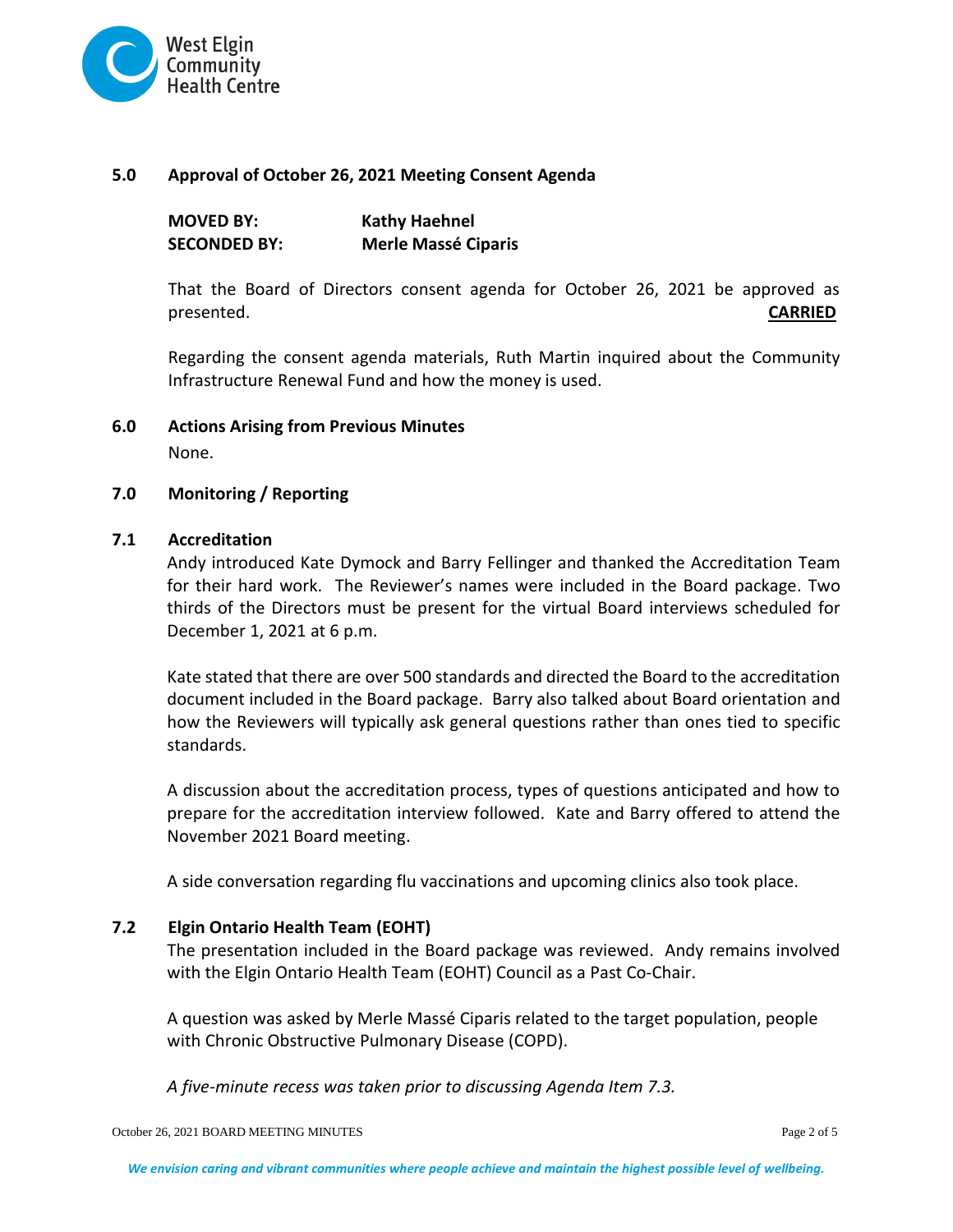

## **7.3 COVID-19**

The Centre's COVID Vaccination policy was reviewed. Staff are compliant with the Centre's vaccination policy which currently includes the rapid antigen testing option for those not vaccinated. On November 1, 2021 the rapid testing frequency will increase to three times per week. Only fully vaccinated volunteers are providing services to the Centre as of September 7, 2021.

The Board engaged in a general discussion about COVID vaccination next steps, assessing risk and reasonable standard of care. The Board acknowledged that the Centre is in compliance with current Provincial COVID vaccination directives. The Board reaffirmed its support of the Executive Director to make the necessary COVID vaccination decisions on behalf of the Centre.

## **7.4 M-SAA Q1 2021-22**

The Q1 Multi-Sectoral Accountability Agreement (M-SAA) report was reviewed. The Q1 results are much better than those from the previous year and are still below historical volumes. The Q2 M-SAA report will be provided at the November 2021 Board meeting.

#### **7.5 Alliance Updates**

The Executive Director recently made a presentation on rural challenges to the Alliance for Healthier Communities Board as a member of the Rural, Remote and Northern Working Group.

#### **8.0 Governance**

#### **8.1 Governance Committee**

David James talked about Board training such as the Pillar Nonprofit All About Board sessions. Board Directors were asked to consider other training opportunities available such as Alliance Health Equity or Indigenous Cultural Safety sessions. He had recently attended an Indigenous training session that was a "powerful" learning opportunity.

## **8.1.1 Board Accreditation Standards**

Geoff Heyland asked all Directors to read over the detailed accreditation and narrative documents. He reaffirmed the importance of Board preparation for December's accreditation interview and suggested that Directors be assigned to specific subjects as part of the preparation work.

#### **8.1.2 Board Assessment Checklist**

The Governance Committee had worked through the checklist and acknowledged that the checklist may no longer be useful as the accreditation standards document provides detailed information.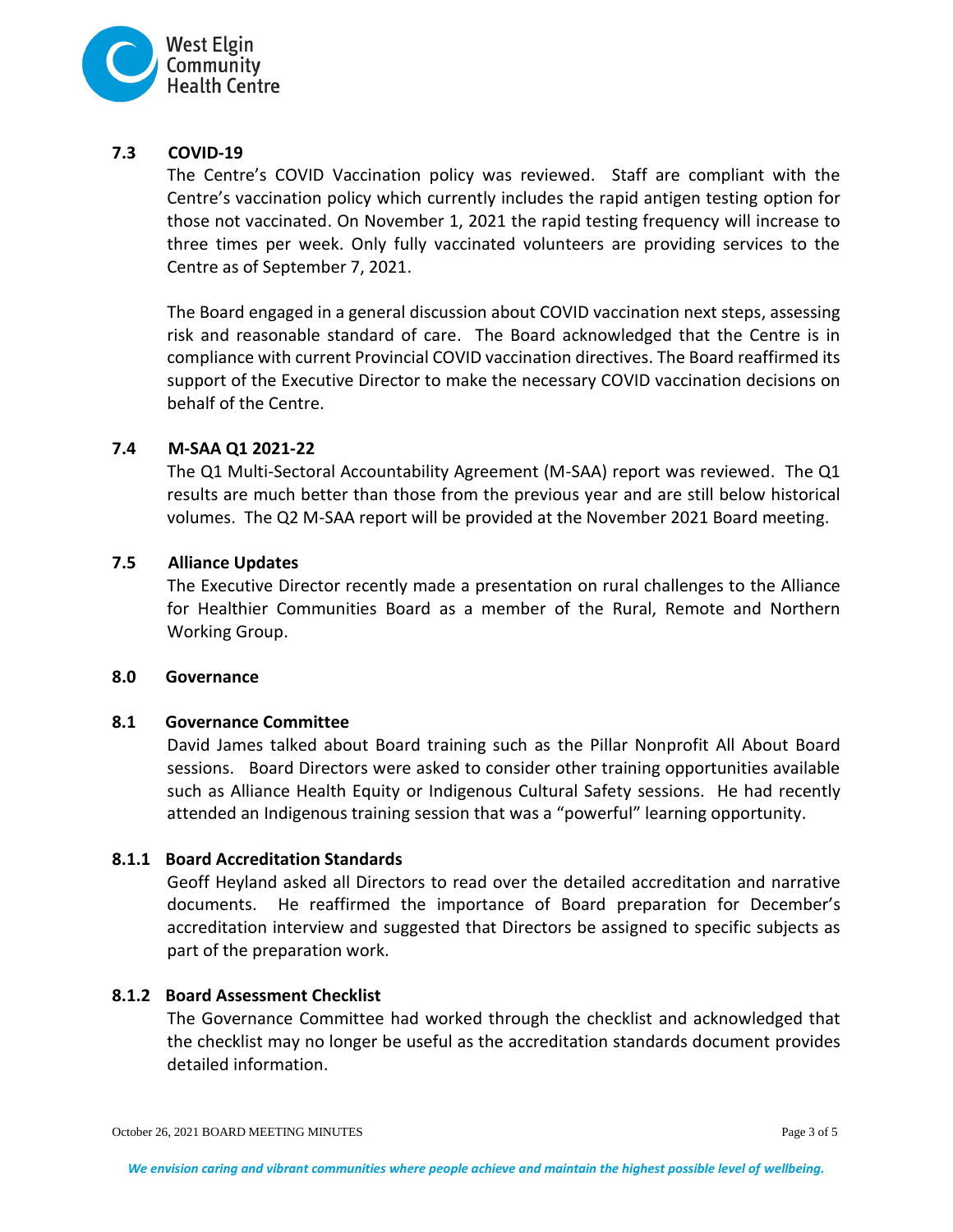

## **8.1.3 Strategic Plan**

Andy Kroeker and David James confirmed that a consultant has been selected. A Steering Committee is under development with David James and Kathy Haehnel representing the Board. Ruth Martin and Nick Well also expressed interest in participating on the Steering Committee. In addition to Andy Kroeker, Kate Dymock and Barry Fellinger, a couple of front-line staff, a volunteer and a client will complete the membership on the Steering Committee.

The first Steering Committee meeting is scheduled for November 17, 2021. The Consultant will also attend the November staff and Board meetings.

#### **8.1.4 Alliance Board Liaison and Chair**

Nick Wells confirmed that he will continue in his role as Board Liaison with the Alliance. David James reminded the Board that there is a protected portal with great information on the Alliance website.

Andy Kroeker also mentioned the Indigenous training noted in the presentation.

#### **8.1.5 Membership Secretary**

As the Membership Secretary role remains vacant, David James will be the acting Membership Secretary. Amarilis Drouillard will consider the role and let the Board know of her decision in the new year.

**Action:** David James to follow-up with Amarilis Drouillard in the new year.

#### **8.1.6 Voting Rights**

Ruth Martin has satisfied the orientation requirements to be granted Board voting rights. This agenda item was moved to the beginning of the Board meeting.

| <b>MOVED BY:</b>    | <b>Kathy Haehnel</b> |
|---------------------|----------------------|
| <b>SECONDED BY:</b> | Linda Long           |

That the Board of Directors approve voting rights for Ruth Martin effective immediately.

**CARRIED**

## **8.2 Finance Committee**

Jen Ford talked about an over recovery by the Ministry of Health. John Mockler has been working with the Ministry in an attempt to retrieve the money. The letter for the Auditor contract extension has been signed. The financial procedures manual is being reviewed. Additional Community Infrastructure Renewal Funding (CIRF) has been received and \$64,000 in projects is underway.